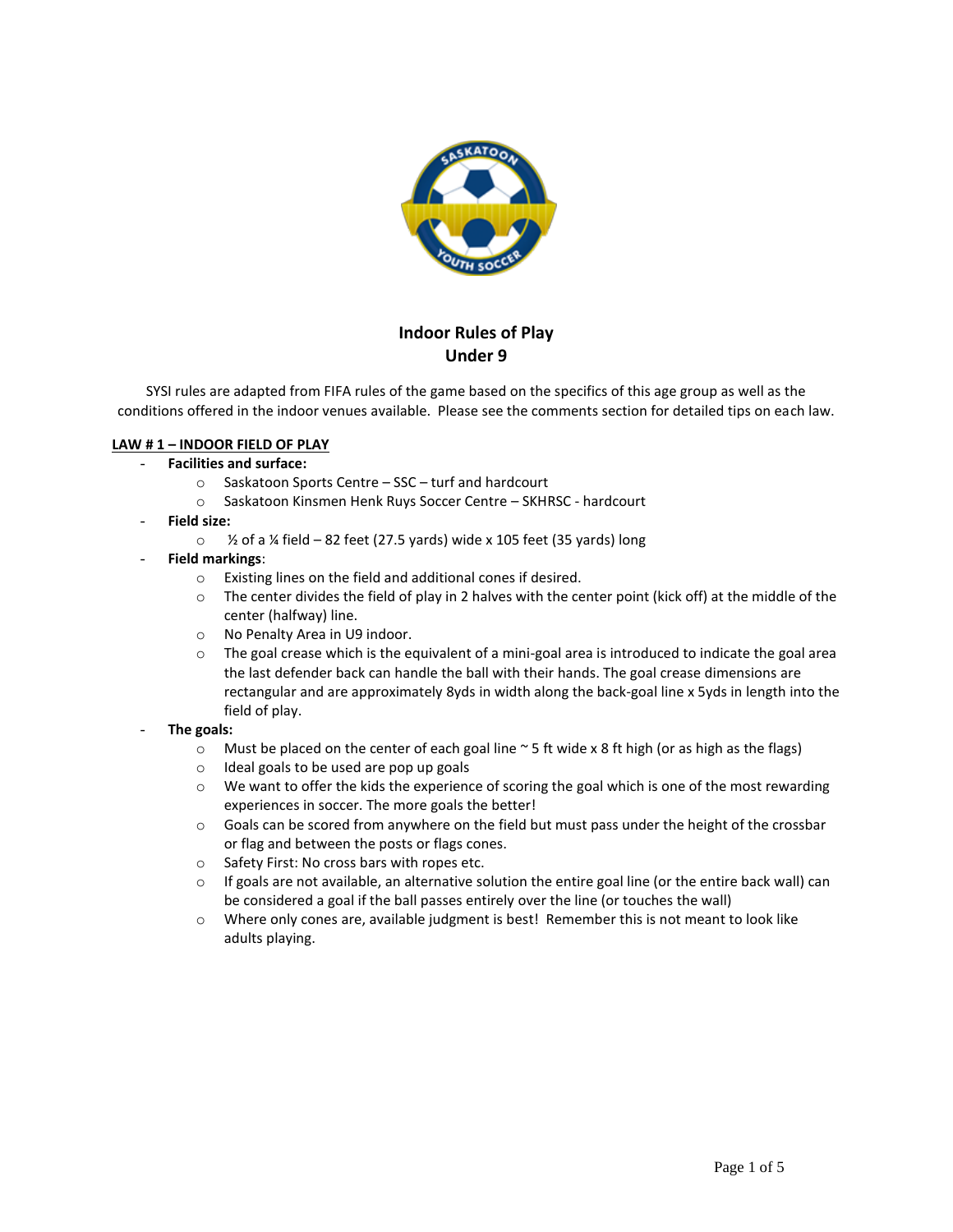#### - **Field setup**

o 2 fields



## **LAW # 2 – THE BALL**

## - **U9 = Size 3 or 4 (super light)**

- The ball must be appropriate for the age of the player. Size 3 or 4 ball is smaller and lighter allowing an easier kick, dribble, or pass.
- Please ensure that the ball is pumped up, but with a small amount of "give" to assist players with ball control. Remember safety first.
- The home team will supply the game ball unless the visiting team has a more satisfactory ball. This shall be agreed upon by coaches from each team.

## **LAW # 3 – THE NUMBER OF PLAYERS**

- Format of play is U95 vs 5 on the field at any given time with a recommended roster size of 7-10 players for each team.
- There is no minimum number of players required for mini games and teams can exchange players to ensure that each has sufficient players.
- Mini soccer coaches should advise the SYSI office in the event that the opposing team fails to appear for a game.
- Mini teams may use the services of a permit player registered with another mini team in a younger age group provided that the permission of the legal guardian and coach of the permit player is obtained.
- Goalkeepers are allowed at U9:
	- $\circ$  The goalkeeper position is not to be an assigned to one or two players  $\sim$  this position should rotate amongst all players on the team.
	- $\circ$  Also offer the opportunity to be a goalkeeper to all the kids interested, but make sure they do have sufficient time to run around as well.
- Intermissions are called roughly every 5-10 minutes, which allows for substitutions of all players on the field.
	- $\circ$  Rationale: players that are changed every 2 3 minutes very seldom touch the ball during that time (sometimes never touching the ball). With longer and consistent playing time on the field the players will have more of an opportunity to touch the ball and learn to play the game, and ultimately enjoying their soccer experience.
- Substitutions are permitted at time-outs and at half-time.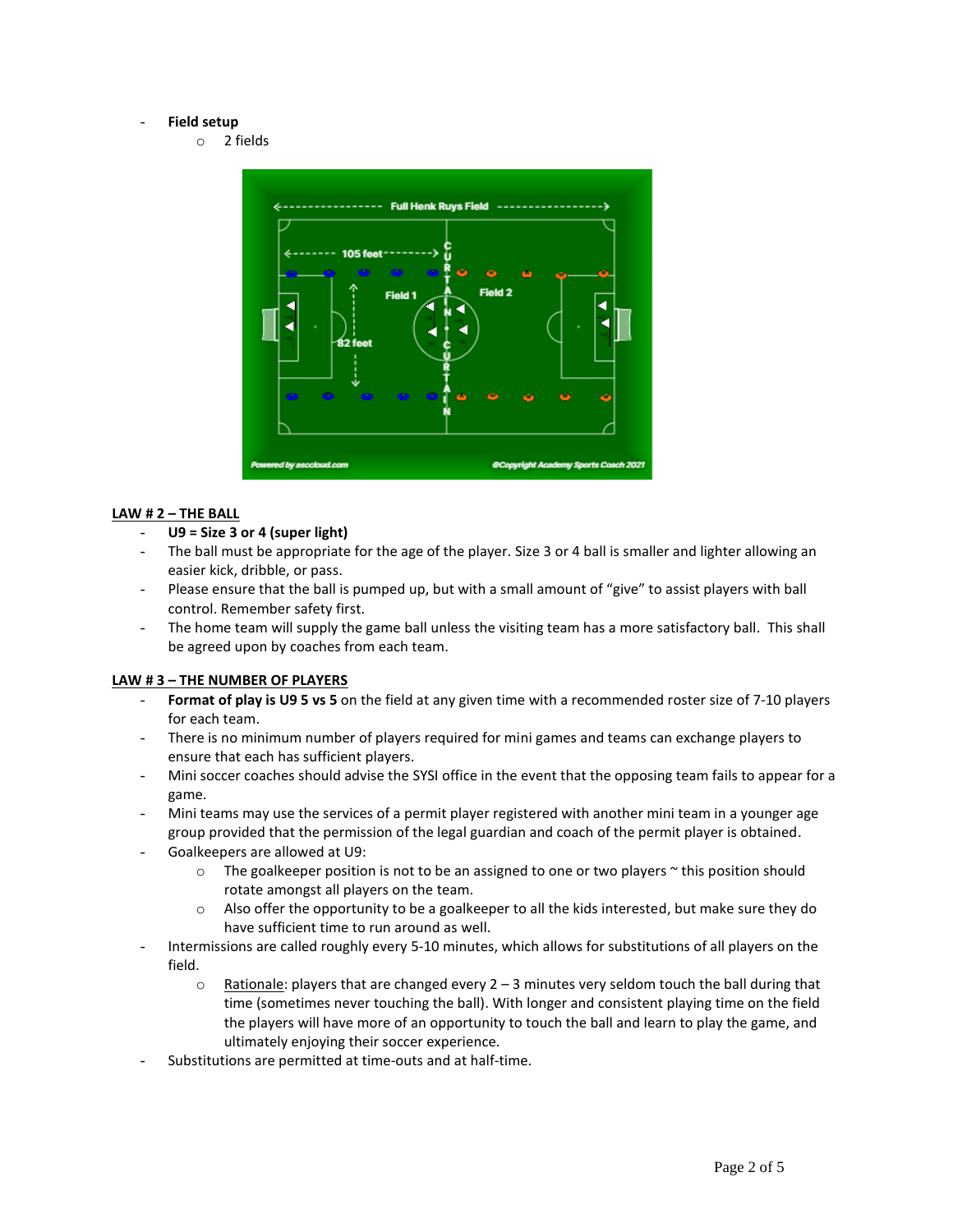## **LAW # 4 – THE PLAYERS EQUIPMENT**

- An official "soccer kit" includes a jersey, shorts, socks, and shin-guards.
- Equipment should be safe for all the players and distinctive between the 2 teams. Where the colors of competing teams are similar, the home team will change uniforms. Where alternative uniforms are used, the uniforms need not be numbered. In the absence of uniforms, pinnies may be used instead.
- The goalkeepers should have a different bib or jersey that can identify them as the only players that can handle the ball in the goal crease.
- Shirts should be tucked in and socks should be pulled up over the shin-guards. This is done in case the shin-guards have edges to them that may hurt their fellow players.
- Shoes should not be wet!! Don't let players on the court with wet shoes as it creates a danger for everyone! Remember safety first!

### **LAW # 5 – THE REFEREES**

- There are no referees.
- Coaches only facilitate the game and are considered the game leaders.
- Coaches should stand outside the field of play in his/her own half of the field.
- Coaches are encouraged before each game to talk with their counterpart concerning rules of play. Let the players move the ball to the right spot for kick-offs, kick ins and goal kicks. This will allow a learning process for the players!
- Make sure that the rules are followed and that the Fair Play nature of the game is followed. Remember kids emulate adults all the time.
- **We are here to make the game enjoyable for the children, parents and fans! Watching the game come second!**

#### **LAW # 6 – DURATION OF THE MATCH**

- Coaches are encouraged to discuss length of game time at the start of their scheduled hour.
- Teams are recommended to play fun drills, games or warm up activities for the first 15 minutes. Overall recommended duration of the game is a total of 40 minutes with 2 x 20 min halves, with timeouts every 9 minutes.
- Estimated 4 x 9-minute substitution changes
- NOTE: Due to the busy schedule please try to be on time and have respect of others time on the floor. Use common sense and be considerate with problems that arise. Work them out and be a good example for the kids!!

## **LAW # 7 – KICK-OFF AND RESTART OF THE GAME**

- Always takes place from the center point (visible or imaginary) of the halfway line (visible or imaginary) of the playing area.
- At the kick-off to start the game and after a goal is scored the opposing team will retreat to their own half and cannot move forward until the kick has been taken.
- Opposing players must be at least 3 meters (4 yards) away from the ball at the kick off after a goal and/or the start of the game and/or half time.
- The defending team must retreat to the half-way line only on goal kicks. The team may re-enter the opponent's half once the ball has left the penalty area of the defending team.

#### **LAW # 8 – THE BALL IN AND OUT OF PLAY**

- The ball is considered out of play if:
	- $\circ$  If the ball goes over the sideline (touch line), or if it hits the bleachers, goes into stands (stages), into player's benches, off of a parent, or off the ceiling, or any other amenity considered by both coaches to be "Out-of-Play" the game is restarted by:
		- A Kick-In or Dribble-In (considered an INDIRECT Free Kick  $\sim$  means that the ball must be passed before scoring a goal) taken from the point where the ball went out of play over the touch line (visible or imaginary) by the team that did not touch the ball last. The player can also choose to Dribble-In (see Law 11) the ball from the point where the ball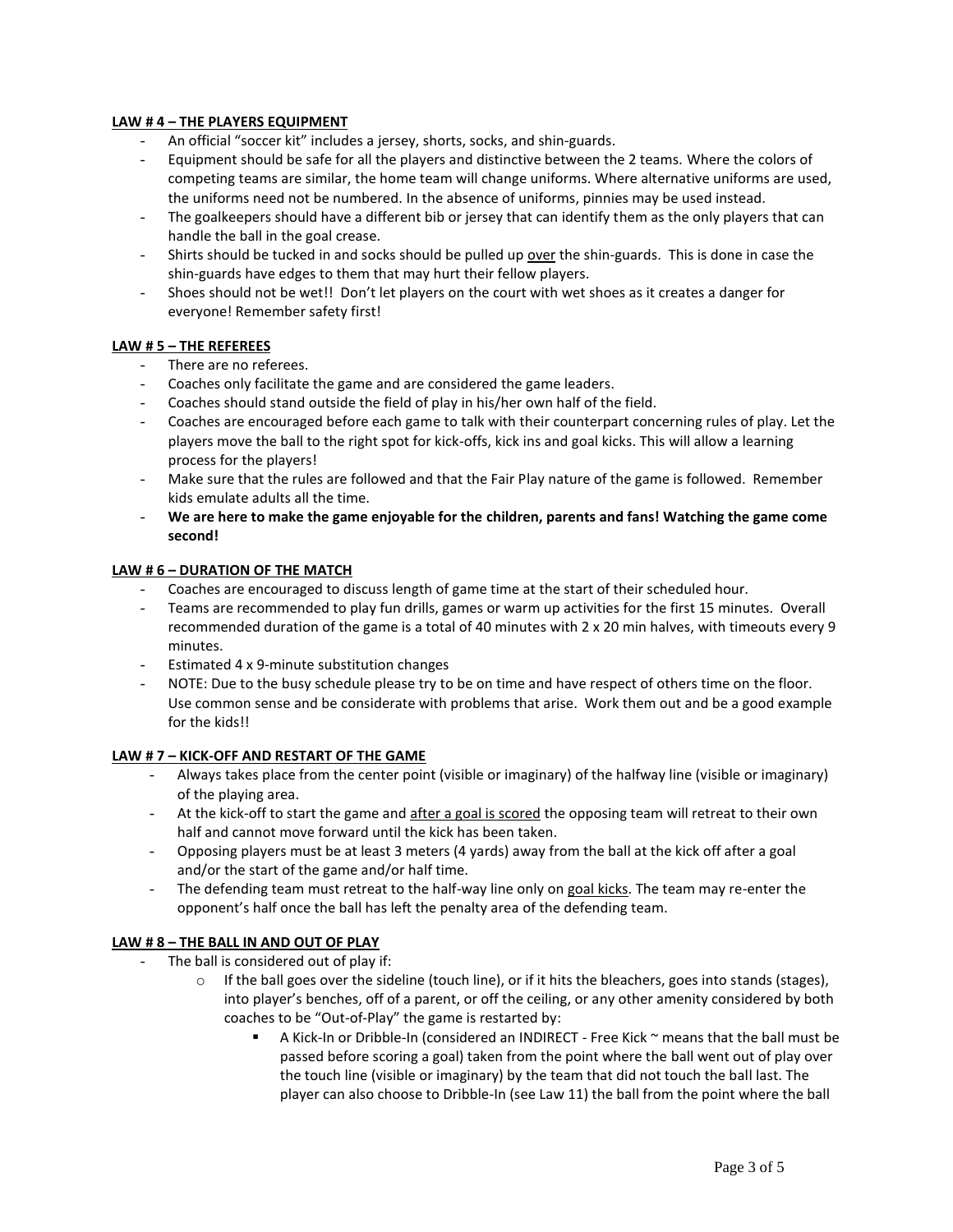went out of play over the touch line. The ball is in play as soon as it passes the touch line.

- $\circ$  If the ball contacts the ceiling or a ceiling attached fixture, the game will be restarted directly below the point of contact by a Kick-in or Dribble-in by the team that was not the last to touch the ball.
- $\circ$  If it hits the bleachers, goes into stands (stages), into player's benches, off a parent, or off the ceiling, or any other amenity considered by both coaches to be "Out-of-Play" the game is restarted by:
	- A Kick-In OR DRIBBLE-IN (considered an INDIRECT Free Kick ~ means that the ball must be passed before scoring a goal), taken from the point where the ball went out of play over the touch line (visible or imaginary) by the team that did not touch the ball last.
- $\circ$  If the ball goes over the goal line anywhere outside the goals area, depending on which team has touched the ball last, the game will be restarted with one of the following two scenarios:
	- A Goal Kick (considered a DIRECT- Free Kick) if the attacking team was the last team to touch the ball, taken within 2-3 yards from the goal line anywhere across the width of play at the nearest point it went out of play (or it can be taken from the crease line). The defending team must retreat to the half-way line only on goal kicks. The team may reenter the opponent's half once the ball has left the penalty area of the defending team.
	- A Corner Kick OR DRIBBLE-IN (considered a DIRECT- Free Kick) if the defending team was the last one to touch the ball, taken from the corner of the field (intersection of goal line with touch line) on the side the field the ball went out of play. The ball is in play as soon as the ball is touched.
- Opponents must be at least 4 yards away from the ball.

# **LAW # 9 – KICK-IN, GOAL KICK, CORNER KICK/DRIBBLE-IN**

- There are three methods of restarting the play when the ball goes out of play:
	- o THE KICK IN OR DRIBBLE-IN considered INDIRECT free kick, the ball must be passed before a goal is scored. The kick in will be taken from the place the ball went out of play with the opponents at least 4 yards away until the ball is in play. The player can choose to Dribble-In the ball from the point where the ball went out of play over the touch line. The ball is in play as soon as the ball is touched.
		- Rational: This is for players who are unable to kick it far enough, instead of the game being stopped because the player touches the ball again. Only use this restart if necessary.
	- $\circ$  THE GOAL KICK considered a DIRECT free kick, a goal can be scored from it. The goal kick will be taken within 2-3 yards from the goal line anywhere from inside the crease area (goal area). The defending team must retreat to the half-way line only on goal kicks. The team may re-enter the opponent's half once the ball has left the penalty area of the defending team.
	- $\circ$  A CORNER KICK OR DRIBBLE-IN considered a DIRECT free kick, a goal can be scored from it. If the defending team was the last one to touch the ball, the corner kick will be taken from the corner of the field where the goal line meets the sideline (where available) or from next to the cone that marks the corner of the field. The corner kick will be taken from the same side of the field where the ball went out of play. The player can choose to Dribble-In from the corner spot. The ball is in play as soon as the ball is touched. The opponents must be at least 4 yards away from the ball until it is in play.
- The kicker of all these 3 types of kicks must not touch the ball a second time before anybody else is touching the ball (teammate or opposing player).
- We do want to keep the game simple and fun, but we also do NOT want the kids to learn the "wrong" concepts. It is more difficult to erase a wrongfully learnt perception (skill) and replace it with the right one, than to teach the right one in the first place. Letting the kids at U9 believe that it is fine if the ball goes out by 1 to 1.5 yards will create a wrong habit that will make the correct implementation harder later (U11).